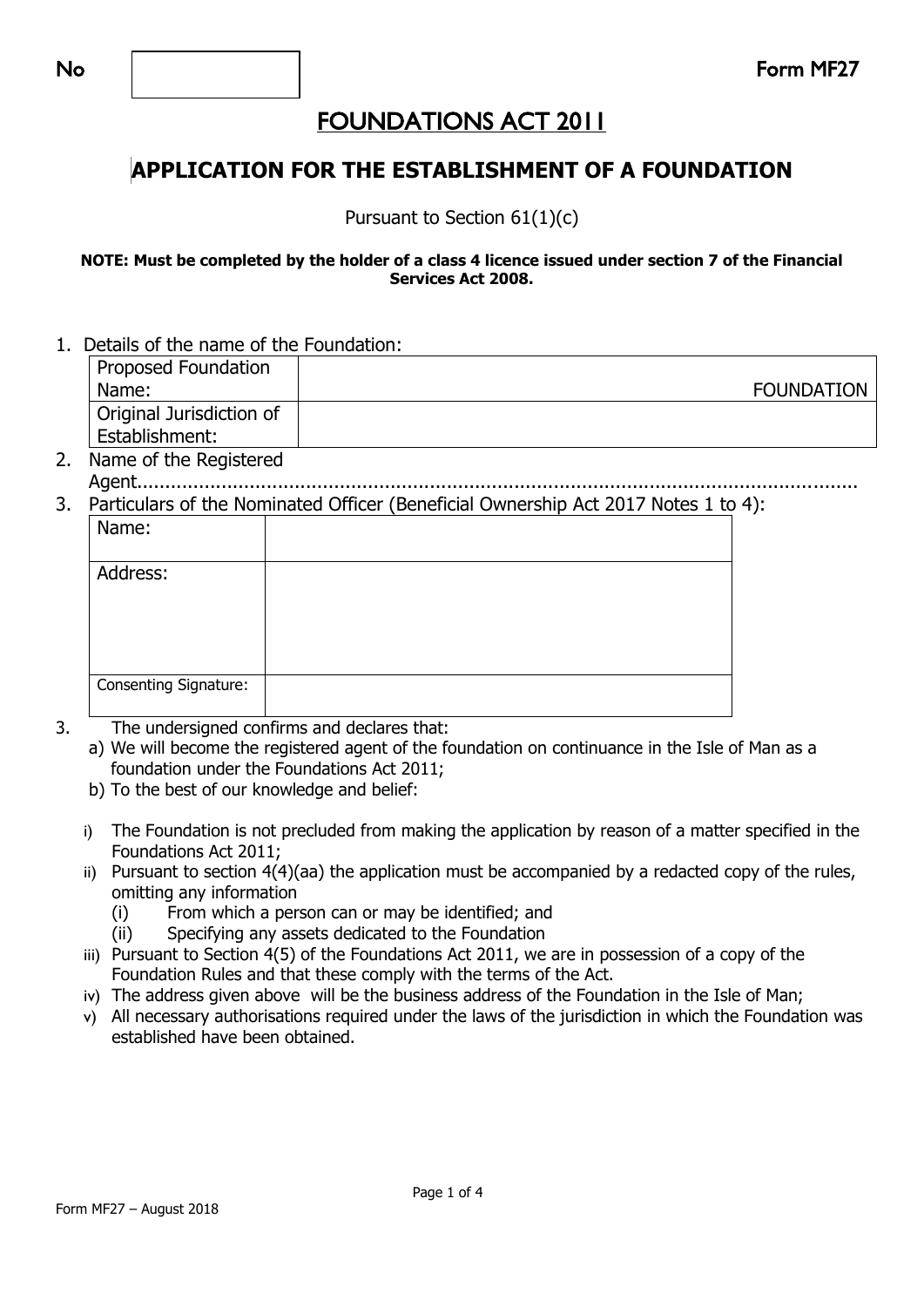### **BENEFICIAL OWNERSHIP ACT 2017 NOTES**

- 1. Any references in this document to a "nominated officer" include, in the case of a legal entity which is exempt from the requirement to have a nominated officer, the person authorised by an Order made by Treasury under section 6(8) of the Beneficial Ownership Act 2017, to undertake on behalf of that entity, any role or responsibility for which a nominated officer is responsible under the Act.
- 2. Section  $6(2)$  of the Act specifies that "*The nominated officer must be -*
	- (a) a natural person who is resident in the Island; or
	- (b) the holder of a licence issued under section 7 of the Financial Services Act 2008 which permits the holder to carry on the regulated activity (within the meaning of section 3(1) of that Act) of providing corporate services."

(In the case of a legal entity which is exempt from the requirement to have a nominated officer, the relevant Treasury Order will specify by whom the roles and responsibilities of the nominated officer may be carried out.

- 3. In the case of a nominated officer who is a natural person, the officer's name and home address in the Island must be listed. In all other cases, the officer's corporate or firm name and registered office or place of business address in the Island must be listed.
- 4. A legal entity must, within one month of section 7 of the Act coming into operation, give notice to the Department for Enterprise (Companies Registry) of the appointment of its first nominated officer and of the date on which the appointment was made.

A legal entity must also give notice to the Department, within one month of the date of:

- (a) an appointment of a nominated officer;
- (b) a change in a nominated officer; or
- (c) a change in the details in its record of a nominated officer,

and of the date on which it occurred.

| <b>Signed on behalf of the Registered Agent by:</b>      |                                                                                             |
|----------------------------------------------------------|---------------------------------------------------------------------------------------------|
| (Authorised Signatory)<br><b>Full Name of Signatory:</b> | Dated: $\frac{\ }{\ }$ / $\frac{\ }{\ }$ / $\frac{\ }{\ }$<br>$\overline{(dd)}$ (mm) (yyyy) |
| (Print Name)                                             |                                                                                             |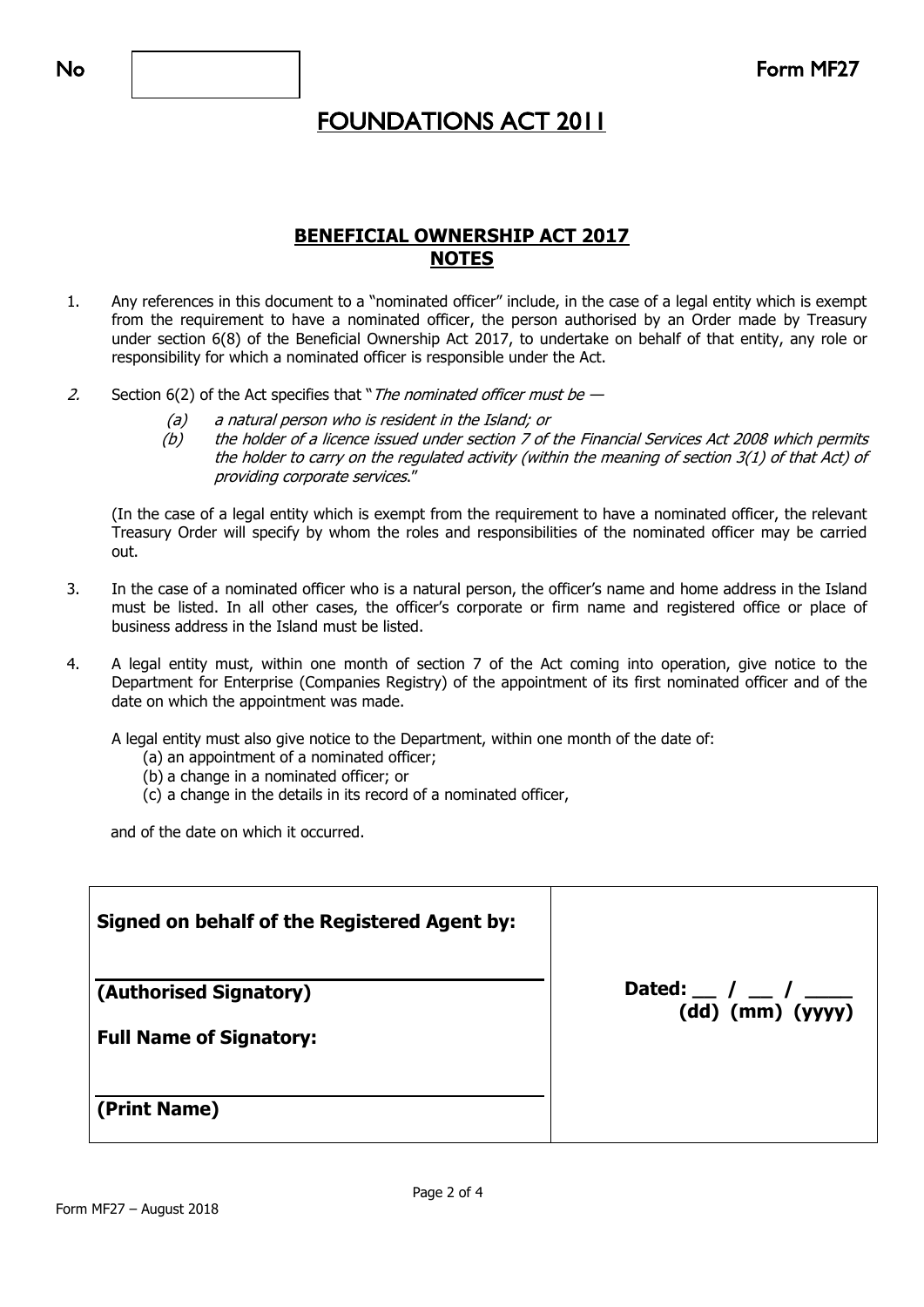### **THE FOUNDATION INSTRUMENT**